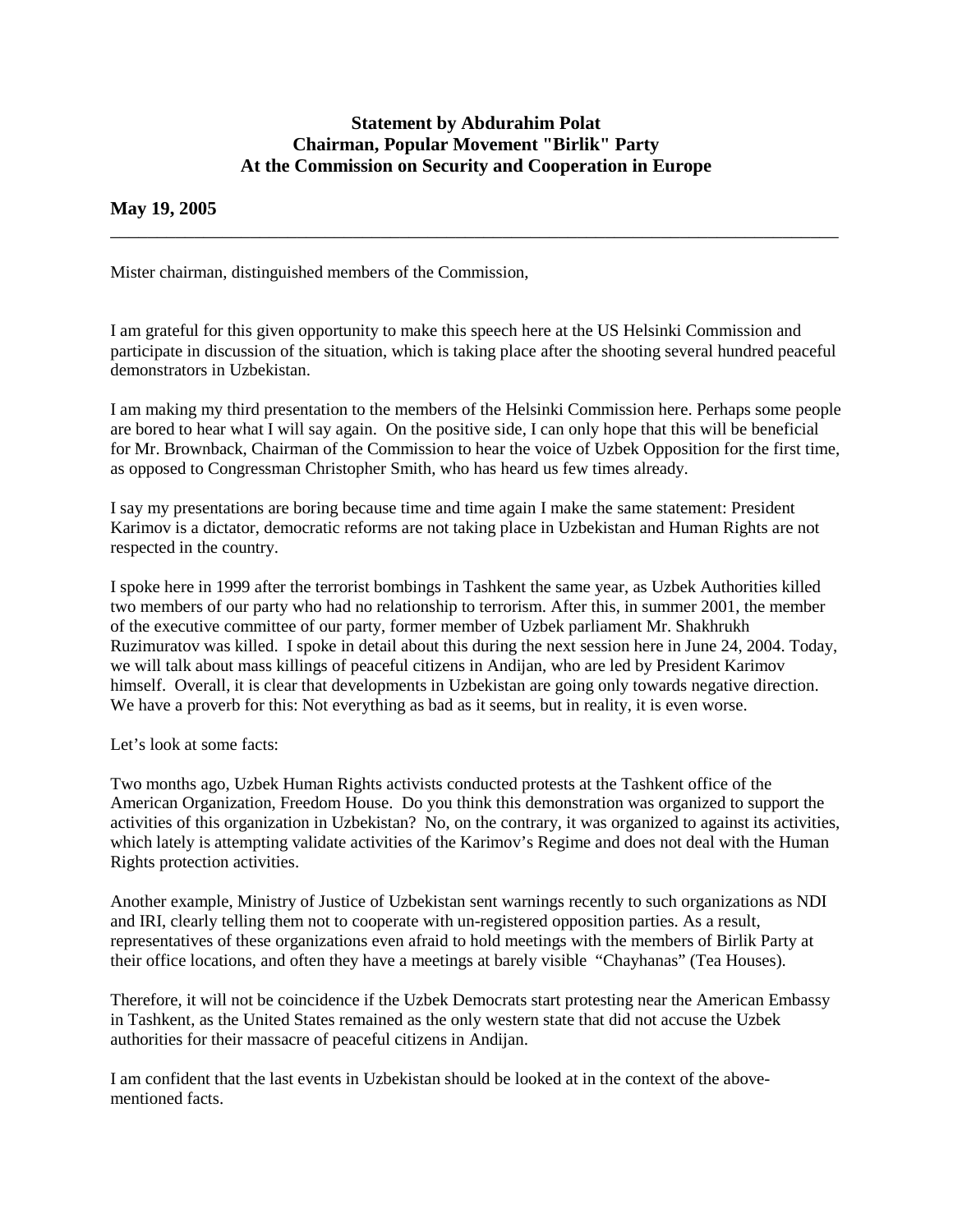## **Andijan, May 13-2005**

Early morning on May 13-2005, group of un-identified armed people first attacked military base, then local prison, and finally Regional Administration Building. Birlik Party issues statements in May 13 and May 15 condemning these unlawful and forcible acts. At the same time, we offered our help to the authorities to resolve the conflict, but no one was interested in our advice.

Armed Group, after taking charge the Regional Administration building, has requested to free people who were sentenced by Uzbek courts heavy-handedly without following elementary rules of justice system. It is important to note this is the exact demand put forward to the authorities by Uzbek and International Human Rights organizations.

After this, several thousand demonstrators gathered around the building supporting demands of this group.

Here we can already make first important conclusion: Several tens of lightly armed people can easily take charge of the power in the city. This indicates in regional locations the power of Karimov does not exist. Even Police and National Security Service are not willing to protect his regime.

At that stage, President Karimov, who is at the same time Commander-in-Chief of the National Army, swiftly arrives to Andijan and throws military to deal with the situation. Note that Army should get involved in dealing with external danger and usually is not trained to deal with such peaceful events. In doing so, Karimov completely dismisses the fact that there are several thousand peaceful civilians out there in addition to only tens of armed group. As a result, several hundred innocent citizens of the country were killed during the event.

Here we come to our second conclusion: President of the country and the Commander-in-Chief of the National Army steps into criminal act by forcing the army to perform activities which is not their responsibility in the first place.

And, finally, we have to remember the shooting down of hundred of innocent peoples have occurred in country which is a member of OSCE and strategic partner of US.

## **What to do next?**

We have the whole international community just as the Uzbek democratic opposition reiterating that the repressive policies of the Government of Uzbekistan, absence of legal political opposition, absence of democratic reforms, absence of clear economic programs, and the poverty levels of the majority of population leaves no peaceful option to deal with such problems but to take the weapon in their hands to deal with the problem. This of course results in political and religious extremism.

As latest events are indicating, it is unlikely that the authorities will change their course after Andijan tragedy. However, Uzbekistan is a member of OSCE and signed a range of strategic agreements with International Organizations and the United States, which puts the authorities under obligation to respect the human rights and develop the democracy. Therefore it is necessary to do the following:

- 1. OSCE Commission should be established to investigate Andijan Tragedy.
- 2. USA should condemn the shooting of peaceful demonstrators in Andijan as did it other West countries.
- 3. OSCE and the US should require the Government of Uzbekistan to start democratic reforms, in particular, registration of the opposition parties, and in the first place, "Birlik" Party since it is the